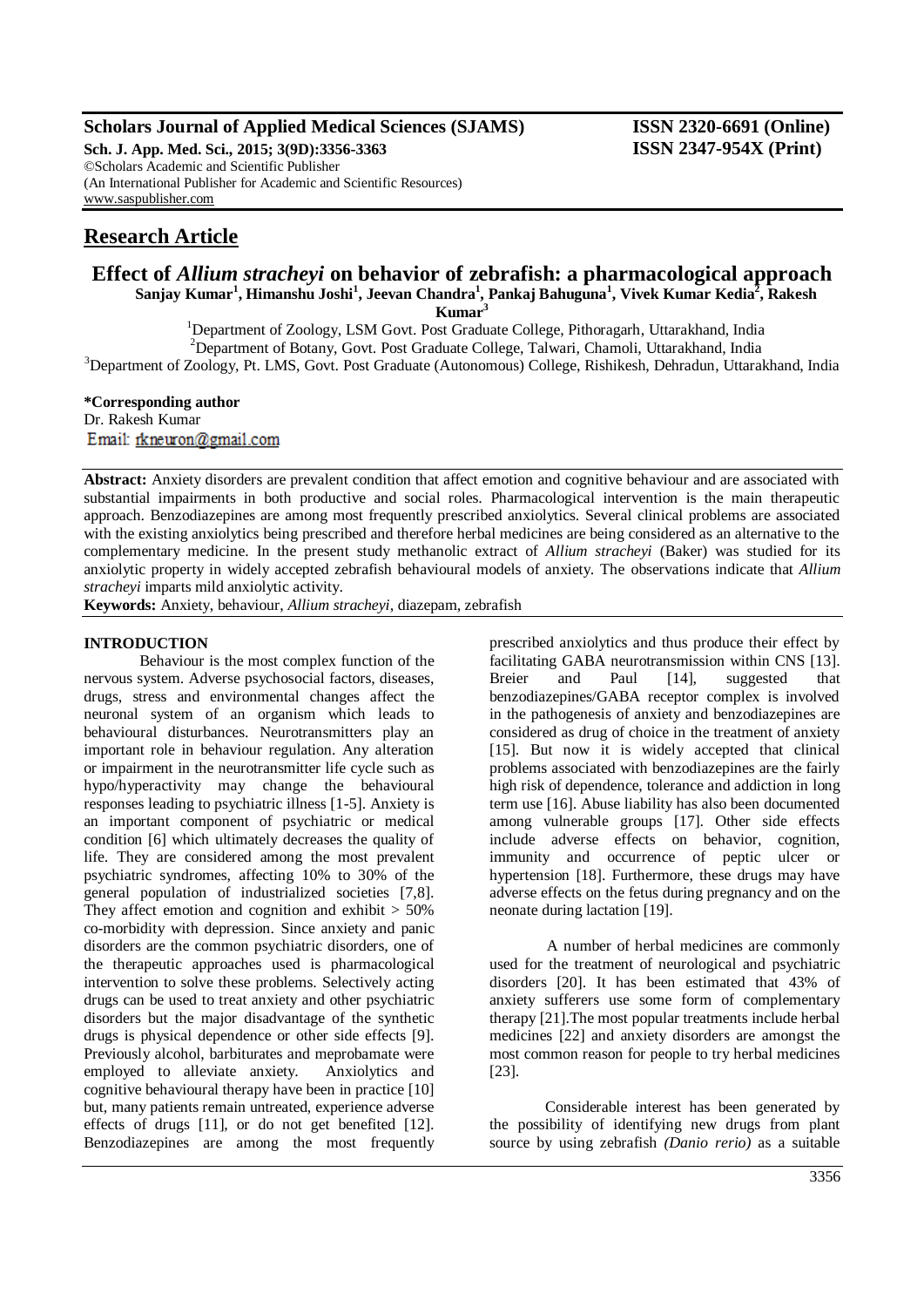animal model [24, 25]. Zebrafish model of anxiety and behavioral assays are currently used for highthroughput phenotyping and testing of various psychotropic drugs [26, 27, 28, 29]. Commonly used anxiolytics such as buspirone and diazepam are effective in zebrafish [30]. The reported behavioral responses to known anxiolytic or anxiogenic drugs indicates that zebrafish demonstrate high translation value in stress and anxiety-related pharmacological research.

*Allium stracheyi* (Baker) is a readily available perennial herb mainly found at the height of 2500-3000 meters of Alpine Himalayas of Uttarakhand, India [31]. Whole plant (flowers, leaves, root and bulb) is being used in traditional medicine by the local people for the treatment of various ailments including alleviation of inflammation and painful conditions [32], in the treatment of Jaundice, cold, cough, wound healing and other stomach problem [33, 34]. Nair and Nair, (1999) [35] reported various phytochemical constituents found in the plant material. Experimental studies indicate the use of *Allium stracheyi* as anti-inflammatory and analgesic activity, evaluated in carrageen induced rat paw edema method [36]. Anti-inflammatory, analgesic potential and relative toxicity of the plant extract has also been studied [37]. Since very few studies have been done, therefore, this plant was considered for pharmacological evaluation to find anxiolytic activity in zebrafish model of anxiety.

#### **MATERIAL AND METHOD Animals**

Adult Zebrfish *(Danio rerio)* 3-5 cm in length were collected from Ben River, Pantnagar, Uttarakhand. The animals were maintained in the department animal unit in groups of 20-25, in 10-15 litre aquarium tanks for two months prior to the setup of the experiment. The animals were provided with a clean environment in a properly functioning aquarium under controlled condition of alkalinity, pH (6.8-7.5), temperature (26- 28.5 °C), light condition 12:12 (light: dark) hardness (75–200 mg/L CaCO3), ammonia, dissolve oxygen (7.8 mg/L at 28.0 °C), salinity (0.25–0.75 ppt) and conductivity was monitored on regular basis to ensure good water quality for housing zebrafish [38]. Animals were fed 1-2 times daily of fish food. All fishes were naive, and were allowed ten days to adapt the laboratory environment before experimentation.

#### **Collection of plant material and preparation of standardized extract**

Whole plants of *Allium stracheyi* (Baker) were collected from high altitude (Munshyari Tehsil) of district Pithoragarh, Uttarakhand and were identified from the Department of Botany, LSM Govt. Post Graduate College, Pithoragarh. Air dried whole plant of *Allium stracheyi* were used for methanolic extraction by percolation. The residue obtained after removing solvent was dried in vaccum and macerated with acetone to give free flowing powder. The standard drug used in the study, benzodiazepine known anxiolytic (diazepam) was purchased from Ranbaxy, India.

#### **Drug Adminitration**

The drug was prepared immediately before use and administered through dissolving in water. Diazepam was used at the doses of 0.5, 1.0, 2.0 and 4.0 mg/litre and methanolic extract of *Allium stracheyi* as test drug was used at the dose of 50, 100, 200 and 400 mg/liter. Individual zebrafish was transferred from their home tank to a 250 ml beaker filled with 200 ml distilled water (control) or 200 ml distilled water treated with drug.

#### **Experimental Procedure**

Behavioural test were conducted between 10:00 AM to 3:00 PM. Before experimentation, zebrafish were transferred in their home cages from the animal unit to the experimental room one hour before each test session. After the habituation period in the laboratory the zebrafish were subjected to the test. In each study the zebrafish were randomly selected  $(n=8)$ and divided into groups; Group-I placebo control and group-II standard drug (diazepam) treated and group-III test drug *(Allium stracheyi)*. Each subject is randomly assigned to a treatment group. At one time one animal from particular group immersed in a solution containing the drug/vehicle for 30 min prior to behavioural observation. Experiments were conducted 30 minutes after vehicle/drug administration to the respective group. All the apparatus were cleaned thoroughly before and after each trial to remove any trace of odour. The experiments were done in a sound attenuated room and each six minute test sessions were recorded via an overhead video camera which is used to analyze behaviour later. After six minutes the zebrafish was removed from the test tank. A number of tests session were conducted to observe the behaviour of zebrafish. All behavioural recordings were carried out with an observer not aware of the treatment and behavioural endpoints of the zebrafish. The following tests (aquatic light and dark transition and open field test) were conducted to study the effect of *Allium stracheyi* on behaviour of zebrafish*.*

#### **Aquatic light/dark transition test (Scototaxis)**

Scototaxis is very similar to murine light/dark box [43], which exploits the tendency of zebrafish to explore a novel environment when confronted with the aversive properties of a brightly lit area (scotophilia, scototaxis) [43]. Analogous to rodent model, zebrafish exhibit a natural preference for the dark side when given a free choice between a dark and a light chamber [44, 45, 46]. This test has been used to investigate the anxiolytic or anxiogenic properties of a variety of drugs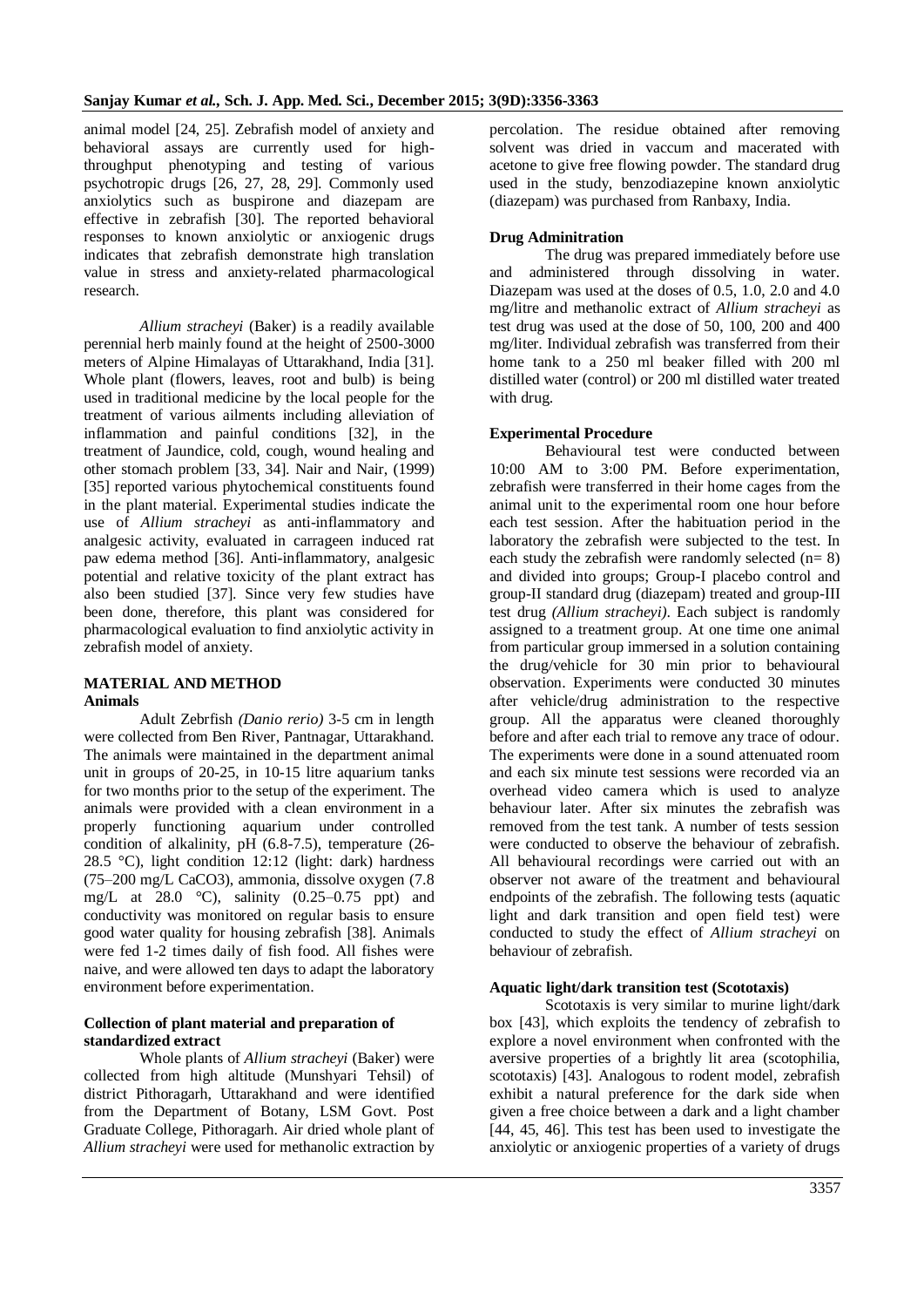[47]. Studies show that anxiolytic drugs increase the exploratory behaviour and time spent in white compartment while anxiogenic drugs cause the opposite effect [47, 48, 49].

### **Open field test**

Open field exploration task is one of the popular tests of anxiety in rats [50]. This test is readily adaptable to zebrafish and therefore is widely used [40]. In rodents, a suppression of exploratory behaviour includes freezing, thigmotaxis and a reduction in locomotor activity are the behavioural measures of anxiety but in fish freezing and thigmotaxis have been considered as indicators of anxiety [28, 51]. In open field exploration task, zebrafish initially exhibit fear [28, 52] including thigmotaxis/centrophobic behaviour as observed in rodents.

## **RESULTS AND DISCUSSION**

Behavioural studies on aquatic animal are gradually increasing exponentially. Several assays are being used specifically to test anxiety in the zebrafish. One stimulus that causes anxiety in zebrafish is novelty indicated by the presence of the fish at the bottom periphery (thigmotaxis) of the tank. Another index of anxiety in zebrafish is the preference for dark over light environments, or scototaxis. Anxious fish displays a

preference for dark surroundings and freeze when forced into light surroundings. Additionally, bottomdwelling, leaping, hyperactivity and erratic movement have also indicators of anxiety in the 'open tank' paradigm.

The effect of *Allium stracheyi* was studied at the dose of 50, 100, 200 and 400 mg/litre and compared with control and standard drug diazepam (0.5, 1.0, 2.0, 4.0 mg/l) in open field and light and dark transition test. At all doses *Allium stracheyi* did not produce significant effects in all the behavioural paradigms of open field and light and dark transition test (Table-1 & 2). *Allium stracheyi* produced enhanced time spent by each subject in the center of the tank but which is mild and not significant while time spent by the fish in periphery was significant compared with control and diazepam. Time spent on freezing in the center, number of transition between zones and time spent on freezing in periphery were also not affected makedly compared to control. In the light and dark transition test, time spent by each subject in the white half of the tank was not significant enhanced at all doses whereas mild alterations were observed in the number of enteries and time spent in the black half of the tank and number of enteries to the white half of the tank comparerd to control animals.

| Table-1; Light and Dark Transition test: |                            |                      |                    |                       |  |  |  |  |  |
|------------------------------------------|----------------------------|----------------------|--------------------|-----------------------|--|--|--|--|--|
| Drug/Dose                                | Time<br>spent<br>the<br>in | Number of enteries   | Time spent in the  | $\sigma$ f<br>Number  |  |  |  |  |  |
| $n=8$                                    | of<br>half<br>the<br>black | to the black half of | white half of the  | the<br>enteries<br>to |  |  |  |  |  |
|                                          | apparatus (Seconds)        | the apparatus        | apparatus          | blackwhite half of    |  |  |  |  |  |
|                                          |                            |                      | (seconds)          | the apparatus         |  |  |  |  |  |
| Control                                  | 241.375±5.560              | $12.125 \pm 3.173$   | 101.875±3.739      | $4.5 \pm 1.467$       |  |  |  |  |  |
| Diazepam                                 |                            |                      |                    |                       |  |  |  |  |  |
| $0.5 \text{ mg/L}$                       | 228.375±3.956              | $12.75 \pm 1.864$    | $124.25 \pm 2.288$ | $9.625 \pm 1.165$     |  |  |  |  |  |
| Diazepam                                 |                            |                      |                    |                       |  |  |  |  |  |
| $1.0 \text{ mg/L}$                       | $181.125 \pm 7.383$        | $9.375 \pm 1.463$    | $143 \pm 3.932$    | $8.125 \pm 1.359$     |  |  |  |  |  |
| Diazepam                                 |                            |                      |                    |                       |  |  |  |  |  |
| $2.0 \text{ mg/L}$                       | $155.5 \pm 2.341$          | $11.375 \pm 1.874$   | 199.875±3.993      | $14.5 \pm 2.027$      |  |  |  |  |  |
| Diazepam                                 |                            |                      |                    |                       |  |  |  |  |  |
| $4.0 \text{ mg/L}$                       | 179.375±3.538              | $7.25 \pm 1.231$     | 180.625±3.538      | $9.5 \pm 1.928$       |  |  |  |  |  |
| Allium stracheyi                         |                            |                      |                    |                       |  |  |  |  |  |
| $50 \text{ mg/L}$                        | 218.875±4.955              | $13.5 \pm 1.928$     | $92 \pm 5.508$     | $6.75 \pm 1.149$      |  |  |  |  |  |
| Allium stracheyi                         |                            |                      |                    |                       |  |  |  |  |  |
| $100 \text{ mg/L}$                       | $201.125 \pm 5.354$        | $11.375 \pm 2.380$   | $110.5 \pm 5.836$  | $8.625 \pm 0.983$     |  |  |  |  |  |
| Allium stracheyi                         |                            |                      |                    |                       |  |  |  |  |  |
| $200 \text{ mg/L}$                       | $209.25 \pm 8.611$         | $12.375 \pm 1.246$   | $102.25 \pm 5.040$ | $12.625 \pm 1.463$    |  |  |  |  |  |
| Allium stracheyi                         |                            |                      |                    |                       |  |  |  |  |  |
| $400 \text{ mg/L}$                       | $198.375 \pm 8.567$        | $13.125 \pm 1.847$   | $139.25 \pm 3.448$ | $6.125 \pm 1.359$     |  |  |  |  |  |

|  |  | <b>Table-1: Light and Dark Transition test:</b> |  |
|--|--|-------------------------------------------------|--|
|  |  |                                                 |  |

Values represent the group mean± SEM, (n=8), P<0.05 vs. control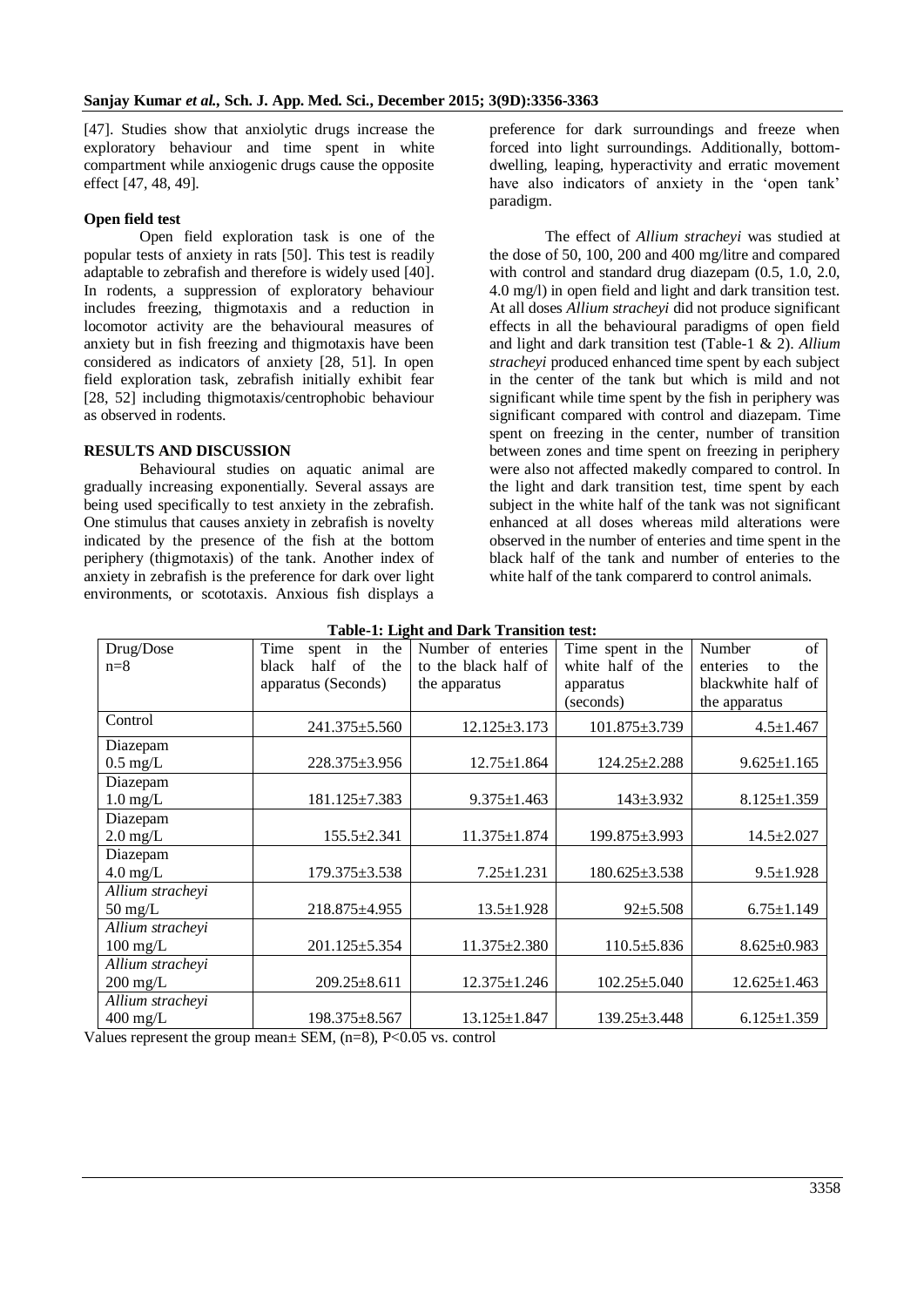| rabic-2. Open Field Test. |                    |                    |                   |                    |                    |  |  |  |
|---------------------------|--------------------|--------------------|-------------------|--------------------|--------------------|--|--|--|
| Drug/Dose                 | Time spent in the  | Time spent in      | Number<br>of      | Time spent on      | Time spent on      |  |  |  |
| $n=8$                     | centre of the tank | the peripheri of   | transition        | freezing in the    | freezing<br>in     |  |  |  |
|                           | (seconds)          | the<br>tank        | between zones     | center             | periphery          |  |  |  |
|                           |                    | (seconds)          |                   | (seconds)          | (seconds)          |  |  |  |
|                           |                    |                    |                   |                    |                    |  |  |  |
| Control                   | 66.25±4.049        | 242.125±5.725      | $13.75 \pm 1.756$ | 16.375±1.394       | 33.75±1.149        |  |  |  |
| Diazepam                  |                    |                    |                   |                    |                    |  |  |  |
| $0.5 \text{ mg/L}$        | 245.25±7.800       | 76.125±2.596       | $2 \pm 0.766$     | $11.75 \pm 0.733$  | $22.625 \pm 1.766$ |  |  |  |
| Diazepam                  |                    |                    |                   |                    |                    |  |  |  |
| $1.0$ mg/L                | 309.125±4.184      | $28.625 \pm 4.265$ | $6.875 \pm 0.820$ | $6.5 \pm 0.766$    | $13.375 \pm 1.528$ |  |  |  |
| Diazepam                  |                    |                    |                   |                    |                    |  |  |  |
| $2.0 \text{ mg/L}$        | 282±4.847          | 39.875±4.876       | $4.875 \pm 0.690$ | 11.875±1.122       | 24.75±2.245        |  |  |  |
| Diazepam                  |                    |                    |                   |                    |                    |  |  |  |
| $4.0 \text{ mg/L}$        | 246.125 + 5.427    | $54.625 \pm 1.975$ | $1.375 \pm 0.428$ | $29 + 3.221$       | $27.875 \pm 1.429$ |  |  |  |
| Allium stracheyi          |                    |                    |                   |                    |                    |  |  |  |
| $50 \text{ mg/L}$         | 97.875±4.795       | 219±3.455          | 12.375±1.528      | $15.75 \pm 1.231$  | 27.125±2.275       |  |  |  |
| Allium stracheyi          |                    |                    |                   |                    |                    |  |  |  |
| $100 \text{ mg/L}$        | $87.875 \pm 5.092$ | 237.875±4.434      | $11.25 \pm 1.756$ | $13.125 \pm 1.950$ | $22.5 \pm 1.399$   |  |  |  |
| Allium strachevi          |                    |                    |                   |                    |                    |  |  |  |
| $200 \text{ mg/L}$        | 98.875±2.778       | $217 \pm 4.335$    | $9.625 \pm 1.651$ | $12.5 \pm 1.824$   | 29.125±1.285       |  |  |  |
| Allium stracheyi          |                    |                    |                   |                    |                    |  |  |  |
| $400 \text{ mg/L}$        | $92.125 \pm 6.311$ | $218.75 \pm 5.286$ | $12.75 \pm 1.864$ | $14.375 \pm 1.766$ | $33.625 \pm 2.119$ |  |  |  |
|                           |                    |                    |                   |                    |                    |  |  |  |

**Table-2: Open Field Test:**

Values represent the group mean $\pm$  SEM, (n=8), P<0.05 vs. control

Anxiety has been postulated to be involved in the etiopathogenesis of psychosomatic disorders including psychiatric disorders [18]. The failure of successful adaptation during stressful situations results in anxiety disorders [53]. Prolonged stressful conditions have been associated with dysfunction of several neurotransmitters [54] resulting in behavioral changes as well as a cascade of hormonal release from the hypothalamus–pituitary–adrenal (HPA) axis leading to disorders like anxiety and depression [55, 56]. No biological cause has been identified for anxiety disorders [57]. Heisler et al (1998) [58] suggested 5HT subtype,  $5HT_{1A}$  has been the main serotonin receptor implicated in fear and anxiety and  $5HT<sub>1A</sub>$  receptor partial or total agonist showed anxiolytic properties. According to McEwen (2000) [59] HPA axis dysregulation caused by stress results in excess production of noradrenalin and corticosterone, sensitizes peripheral inflammatory response [60], and increases anxiety [61].

Since, anxiety is associated with behavioral responses that are replicable in animal models and altered by anxiolytic drugs. In anxiety model of fish, certain predation threat (predator odors, alarm pheromones or fleeing conspecifics) are typically used for anxiogenic effects [26]. Several assays were used to test antianxiety activity of *Allium stracheyi* in the present study and also used by others [40, 45]. In light and dark transition test; when anxious, fish displays a preference for dark surroundings and they freeze when forced into light surroundings [66] which was observed

in the study and these anxiogenic behaviour were mildly reverted by *Allium stracheyi* compared to control while benzodiazepines (diazepam) know anxiolytic significantly enhanced the the time spent in light area of the tank. In open field test [50], in which suppression of exploratory behaviour including freezing and thigmotaxis have been considered as indicator of anxiety (28, 51). *Allium stracheyi* at all doses produce mild decrease in the time spent in the periphery (thigmotaxis) of the tank, number of transition between zones, freezing in the center and periphery of the tank compared to control and diazepam. Additionally, bottom-dwelling (or diving), leaping, hyperactivity, and erratic movement have also been suggested as speciesspecific indicators of anxiety in the 'open tank' paradigm [27, 67]. The novel tank test is an alternative to open field test and commonly used to assess zebrafih behaviour and anxiety paradigms [39, 40, 41, 42]. This test exploits the natural tendency of zebrafish to seek refuge when exposed to a novel environment [27]. The mild anxiolytic effects of *Allium stracheyi* may have some other type of activity. Mechanism of action of anxiolytic plants may have interaction with some of the natural endogenous mediators in the body as reported by several scientific communities [62, 63]. It is evident that there could be a linkage in the interaction of serotonergic pathways and plant extract [64, 65]. 5HT subtype,  $5HT<sub>1A</sub>$  has been considered the main serotonin receptor implicated in fear and anxiety and  $5HT1_A$ receptor partial or total agonist showed anxiolytic properties [58]. Breier and Paul [14], indicated that benzodiazepines/γ-aminobutyric acid (BZ/GABA)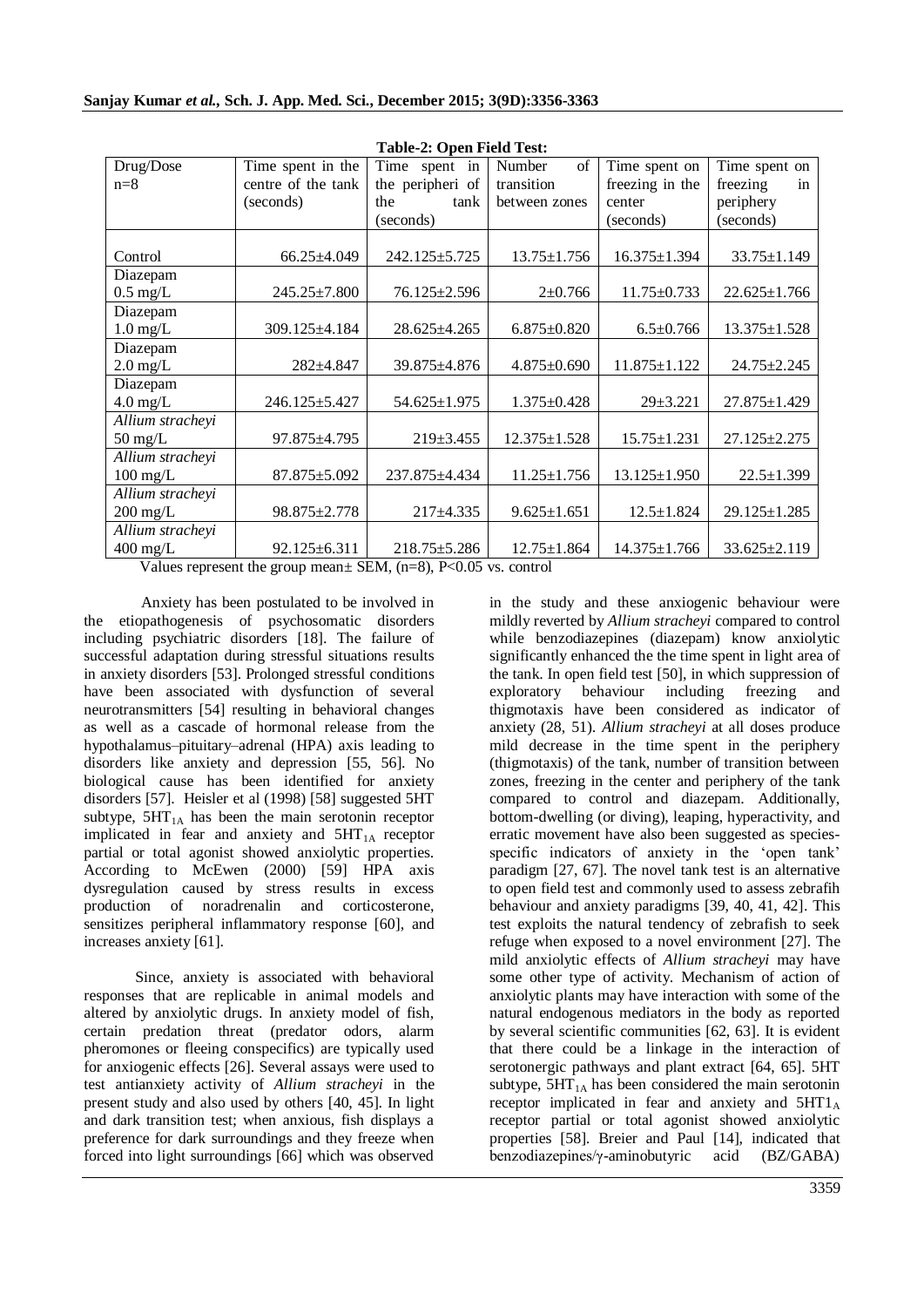receptor complex is involved in the pathogenesis of anxiety and benzodiazepines produce their effects by facilitating GABA neurotransmission [13].

A recent study has shown that both basic and complex brain phenomena as well as endocrine mechanisms, share a substantial homology between zebrafish and mammals such as mice and men [68]. Zebrafish nervous system and brain aminergic systems share many structural properties with the mammalian systems (including humans) [69]. Since zebrafish possess all the classical vertebrate neurotransmitters, and their neuroendocrine system yields robust cortisol responses to stress, thus zebrafish model enable greater insight into neural mechanisms associated with anxietyrelated disorders. Therefore zebrafish were used in the present study which serves as inexpensive and highthroughput models for the development of anxiolytic drugs. Benzodiazapine GABA-A receptors have been found in a wide variety of species including bony fishes [70] and have similar binding characteristics as those in rodents and humans [71-74]. Zebrafish have similar types of muscrinic and acetylcholine neurotransmitter receptors to the mammals. Studies have examined anxiety in zebrafish using anxiolytic agents such as nicotine [27], α-fluromethylhistidine 75, ethanol [76] and diazepam [28]. Drug-evoked anxiety has also been reported in zebrafish using the benzodiazepine inverse agonist FG-7142 or following abrupt cessation of chronic cocaine administration [28].

Zebrafish brain aminergic system has many structural properties common to the mammalian systems. The noradrenergic, serotonergic, aminergic and histaminergic systems of zebrafish are highly similar to the mammalian system [77-79]. The basic and complex brain phenomena as well as endocrine mechanisms of zebrafish and mammals are substantially homologous [68]. Just like humans, zebrafish employs cortisol as the primary stress response hormone unlike corticosterone by rodents [80]. The hypothalamus pituitary inter renal (HPI) axis of zebrafish is homologous to the hypothalamus pituitary adrenal (HPA) axis of humans. Corisol is the primary stress hormone in both species [81]. Zebrafish model enables greater insight into neural mechanism associated with anxiety related disorders since it possess all the classical vertebrates' neurotransmitters and its neuroendocrine system yields robust cortisol responses to stress. There are several characteristics which make zebrafish an important test subject which could prove useful in a greater understanding of neuropharmacological mechanisms in mammals and facilitate behaviour based drug discovery [24]. Zebrafish have robust physiological responses and quantifiable behavioural and neuropathological phenotypes analogous to humans [82]. It also offers an alternative and efficient mode of drug delivery via the gills [27, 51, 10]. Beneficial

property like low maintenance cost and rapid life cycle make easy to maintain a large number of zebrafish in a relatively small area which is important for large scale behavioural studies and psychopharmacological screening of medicinal plants for drug development [24, 40].

Overall observation indicates when a zebrafish was presented to an unfamiliar environment it showed robust anxiety-like behavioural responses, which were measured in open field test and light/dark transition. Methanolic extract of *Allium stracheyi* reverted anxietylike behavioural responses in zebrafish but not significantly compared to control and diazepam. This indicates that crude extract of *Allium stracheyi* imparted mild anxiolytic property. Further studies are needed to isolate and characterize the active component of *Allium stracheyi* to evaluate their antianxiety effect in various behavioural test models.

#### **REFERENCES**

- 1. De Angelis L; Experimental anxiety and antidepressant drugs: the effects of moclobemide, a selective reversible MAO-A inhibitor, fluoxetine and imipramine in mice. Naunyn Schmiedebergs Arch. Pharmacol, 1996; 354 (3): 379-383.
- 2. Clement Y, Calatayud F; Genetic basis of anxietylike behaviour: a critical review. Brain Res Bull, 2002; 57 (1): 57-71.
- 3. Conti L, Jirout M; Identification of quantitative trait loci for anxiety and locomotion phenotypes in rat recombinant inbred strains. Behav Genet, 2004; 34.
- 4. Ditzen C, Jastorff A; Protein biomarkers in a mouse model of extremes in trait anxiety. Mol. Cell Proteomics, 2006; 5(10): 1914-1920.
- 5. Kalueff AV, Wheaton M; what's wrong with my mouse model? Advances and strategies in animal modelling of anxiety and depression. Behav Brain Res, 2007; 179 (1): 1-18.
- 6. Lavie CJ, Milani RV; Prevalence of anxiety in coronary patients with improvement following cardiac rehabilitation and exercise training. Am J Cardiol, 2004; 93: 336–339.
- 7. Greenberg PE, Sisitsky T, Kessler RC, Finkelstein SN, Berndt ER, Davidson JRT, et al. The economic burden of anxiety disorders in the 1990s. J Clin Psychiatry 1999; 60: 427–35.
- 8. Wittchen HU, Hoyer J. Generalized anxiety disorder: nature and course. J Clin Psychiatry 2001; 62:15–21.
- 9. Bloom FE; Neurotransmission and central Nervous System. *In*: Goodman and gilman's Pharmacological Basis of Therapeutics (eds) Joel G. Hardman. Lee E Limbird, Perry B. Molinoff, Raymond W. Ruddon, Alfred Goodman Gilman. McGraw-Hill, New York, 9<sup>th</sup> ed. 1996; 267-293.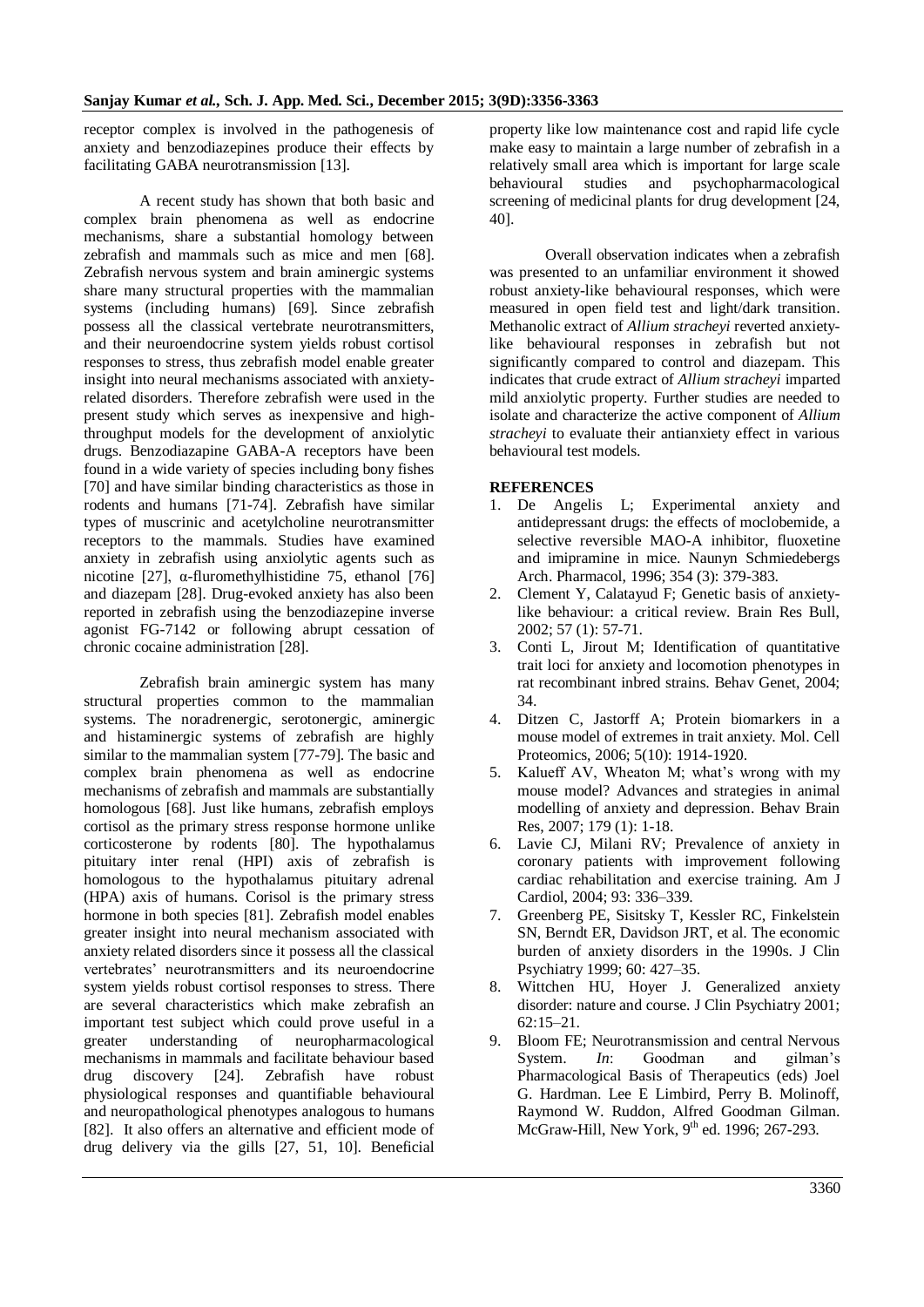#### **Sanjay Kumar** *et al.,* **Sch. J. App. Med. Sci., December 2015; 3(9D):3356-3363**

- 10. Gerlai, R., Lee, V., Blaser, R., 2006. Effects of acute and chronic ethanol exposure on the behavior of adult zebrafish (*Danio rerio*). Pharmacol Biochem Behav. 85(4), 752-61.
- 11. Woods JH, Katz JL, Winger G; Abuse liability of benzodiazepines. Pharmacol Rev, 1987; 39: 251– 419.
- 12. Issakidis C, Andrews G; Service utilisation for anxiety in an Australian community sample. Soc. Psychiatry Psychiatry Epidemiol, 2002; 37: 153– 163.
- 13. Eldefrawai AT, Eldefrawai ME; Receptor for gamma amino-buytric acid and voltage dependent chloride channels as target for drugs and toxins. FASEB L, 1987; 1:262-271.
- 14. Breier A, Paul SM; The GABA/BZs receptor: implication for the molecular basis of anxiety. J Psychiatric Res, 1990; 24: 91-104.
- 15. Hollister LE, Muller-Oerlinghausen B, Rickds K, Shader RI: Clinical use of benzodiazepines. Clin Psychopharmacology, 1993; 13 suppl 1: 1S-169S.
- 16. Foltin RW, Evans SM; Performance effect of drugs of abuse;a methodological survey. Hum Psychopharmacology 1993; 8: 9-19.
- 17. Seller EM, Ciraulo DA, DuPont RL, Griffiths RR, Kosten TR, Romach MK, Woody GE; Alprazolam and benzodiazepine dependence. J Clin Psychiat, 1993; 54: 64-75, 1993.
- 18. Elliott GR, Eisdorfer C; Stress and human health. New York: Springer Publishing; 1982.
- 19. Trevor AJ, Way WL; Sedative–hypnotic drugs. In: Katzung BG, editor. Basic and clinical pharmacology. New York: Lange Medical; 2001.p. 364– 81.
- 20. Beaubrun G, Gray GE; A review of herbal medicines for psychiatric disorders. Psychiatr Serv 2000; 51:1130-4.
- 21. Eisenberg DM, David RB, Ettner SL; Trends in alternative medicine use in the United States. J Am Med Assoc, 1998; 280: 1569–1575.
- 22. Astin JA; Why patients use alternative medicine: results of a national study. J Am Med Assoc, 1998; 279: 1548–1553.
- 23. Wong AHC, Smith M, Boon HS; Herbal medicines in psychiatric practice. Psychiatry, 1998; 55: 1033– 1044.
- 24. Kokel D, Peterson RT; "Chemobehavioural phenomics and behaviour-based psychiatric drug discovery in the zebrafish." Brief Funct Genomic Proteomic, 2008; 7(6): 483-90.
- 25. Guo S; "Linking genes to brain, behavior and neurological diseases: what can we learn from zebrafish?" Genes Brain Behav, 2004; 3(2): 63-74.
- 26. Blaser RE, Gerlai R; Behavioral phenotyping in zebrafish: comparison of three behavioural quantification methods. Behav Res Methods, 2006; 38: 456–69.
- 27. Levin ED, Bencan Z, Cerutti DT; Anxiolytic effects of nicotine in zebrafish. Physiol Behav, 2007; 90(1):54–58.
- 28. Lopez-Patino MA, Yu L, Cabral H, Zhdanova IV; Anxiogenic effects of cocaine withdrawal in zebrafish. Physiol Behav, 2008; 93(1–2):160–71.
- 29. Zachary Bencan, Damiyon Sledge, Edward D. Levin. Buspirone, chlordiazepoxide and diazepam effects in a zebrafish model of anxiety Pharmacology, Biochemistry and Behavior, 2009; 94: 75–8.
- 30. Bencan Z, Sledge D, Levin ED; Buspirone, chlordiazepoxide and diazepam effects in a zebrafish model of anxiety. Pharmacol Biochem Behav, 2009; 94: 75–80.
- 31. Mann A, Banso A, Clifford LC; An antifungal property of crude plant extracts from Anogeissus leiocarpus and Terminalia avicennioides. Tanzania J Health Res, 2008; 10: (1) 34-38.
- 32. Farooquee A, Nehal BS, Majila, Kala BS; Indigenous Knowledge Systems and Sustainable Management of Natural Resources in a High Altitude Society in Kumaun Himalaya, Indian Journal of Human Ecology, 2004; 16(1): 33-42.
- 33. Kumari P, Singh BK, Joshi GC, Tewari LM, Veterinary Ethnomedicinal Plants in Uttarakhand Himalayan Region, India, Ethnobotanical Leaflets, 2009; 13: 1312-1327.
- 34. Samal PK, Dhyani PP, Bollo M; Medicinal Plant Resources in Nanda Devi Biosphere Reserve in the Central Himalayas, Indian Journal of Traditional Knowledge, 2010; 9: 140-144.
- 35. Nair NV, Nair S; Analysis of genetic diversity and phylogeny in *Saccharum* and related genera using RAPD markers. Genet Res Crop Evol, 1999; 46: 73–79.
- 36. Winter CA, Risely EA, Nuss GV; Carrageenin induced Edema in Hind Paw of Rat as an Assay for Anti-inflammatory Drugs. Proceeding of Society for Experimental Biology and Medicine, 1962; 111: 544-547.
- 37. Shashi Ranjan, Vikash S Jadon, Nitish Sharma, Kamini Singh, Varsha Parcha, Sanjay Gupta, Bhatt JP; Anti-inflammatory and Analgesic Potential of Leaf Extract of *Allium Stracheyi.* Journal of Applied Sciences Research, 2010; 6(2): 139-143.
- 38. Christian Lawrence; The husbandry of zebrafish (*Danio rerio*): A review. Aquaculture, 2007; 269: 1-20.
- 39. Stewart A,Wong K, Cachat J, Gaikwad S, Kyzar E, Wu N, Hart P, Piet V, Utterback E, Elegante M, Tien D, Kalueff A; Zebrafish models to study drug abuse related phenotypes Rev Neurosci, 2010b; 22: 95-105.
- 40. Egan RJ, Bergner CL; Understanding behavioral and physiological phenotypes of stress and anxiety in zebrafish. Behav Brain Res, 2009; 205 (1): 38- 44.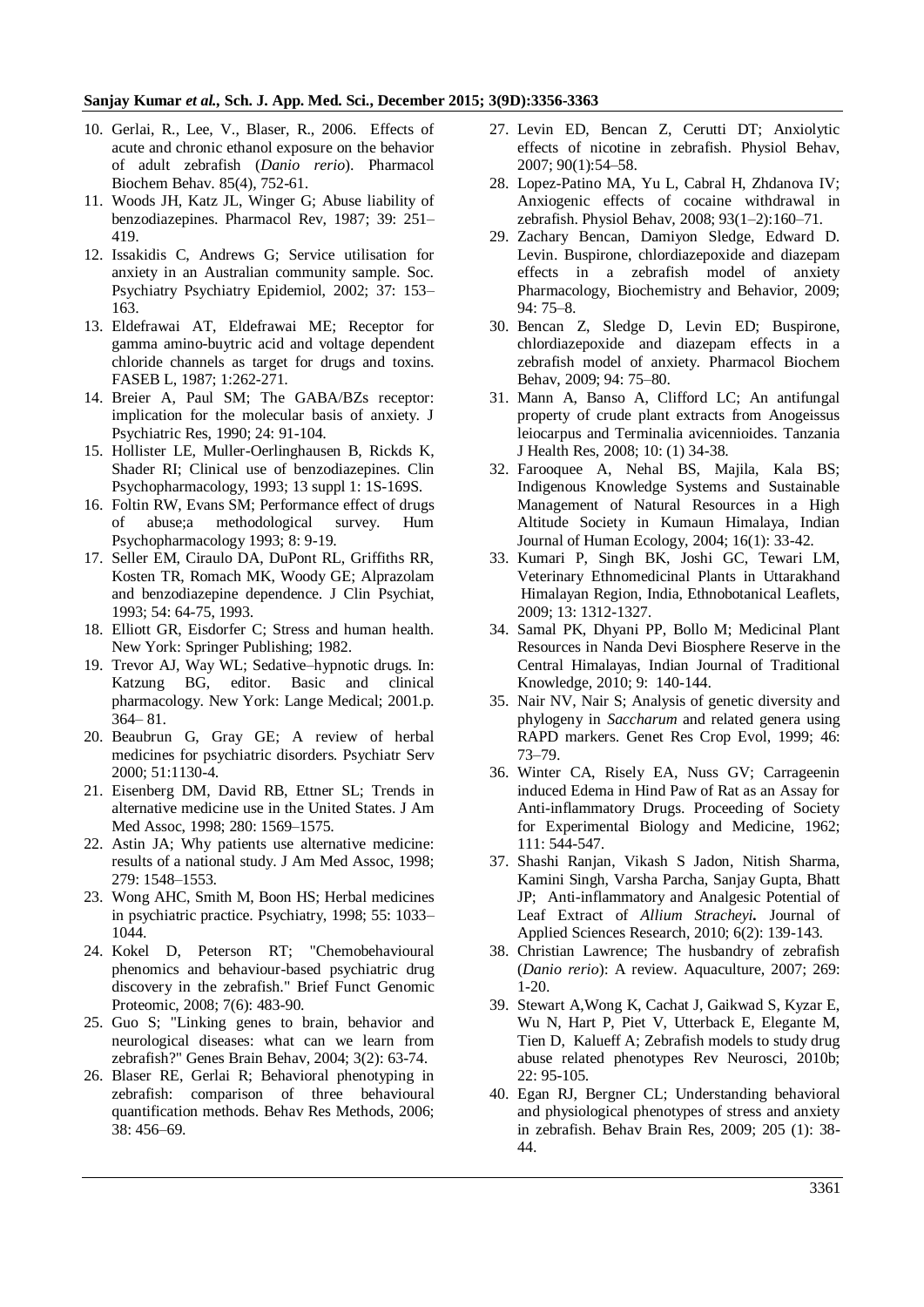#### **Sanjay Kumar** *et al.,* **Sch. J. App. Med. Sci., December 2015; 3(9D):3356-3363**

- 41. Cachat JM, Stewart A; Deconstructing adult zebrafish behaviour with swim trace visualizations. In *Zebrafish Neurobehavioral Protocols*. (Eds. Kalueff, A.V. and Cachat, J.) (Humana Press, New York), 2010c.
- 42. Wong K, Elegante M; Analyzing habituation responses to novelty in zebrafish (*Danio rerio*). Behav Brain Res, 2010b; 208(2): 450-457.
- 43. Bourin M, Hascoet M; The mouse light/dark box test. European Journal of Pharmacology, 2003; 463: 55-65.
- 44. Serra EL, Medalha CC, Mattioli R; Natural preference of zebrafish (*Danio rerio*) for a dark environment. Braz J Med Biol Res, 1999; 32: 1551- 1553.
- 45. Maximino C, Marques de Brito T, Dias CA, Gouveia A Jr, Morato S; Scototaxis as anxiety-like behaviour in fish. Nat Protoc, 2010; 5: 209-216.
- 46. Champagne DL, Hoefnagels CC; Translating rodent behavioural repertoire to zebrafish (*Danio rerio*): relevance for stress research. Behav Brain Res, 2010; 214 (2): 332-342.
- 47. Sackerman J, Donegan JJ, Cunningham CS, Nguyen NN, Lawless K, Long A, Benno, RH, Gould GG; Zebrafish behavior in novel environments: effects of acute exposure to anxiolytic compounds and choice of *Danio rerio*  line. Integr J Comp Psychol, 2010; 23: 43-61.
- 48. Grossman L, Utterback U, Stewart A, Gaikwad S, Wong K, Elegante M, Tan J, Gilder T, Wu N, DiLeo J, Cachat J, Kalueff AV; Characterization of behavioural and endocrine effects of LSD on zebrafish. Behav Brain Res, 2010; 214: 277-284.
- 49. Stewart A, Kadri F, DiLeo J, Chung K, Cachat J, Goodspeed J, Suciu C, Roy S, Gaikwad S,Wong K, Elegante M, Elkhayat S,Wu N, Gilder T, Tien D, Kalueff AV;. The developing utility of zebrafish in modeling neurobehavioural disorders. Int J Comp Psychol, 2010; 23: 104-121.
- 50. Prut L, Belzung C; The open field as a paradigmtomeasure the effects of drugs on anxietylike behaviors: a review. Eur J Pharmacol, 2003; 463: 3-33.
- 51. Lockwood B, Bjerke S, Kobayashi K, Guo S; Acute effects of alcohol on larval zebrafish: A genetic system for large-scale screening. Pharmacology Biochemistry and Behaviour*,* 2004; 77: 647-654.
- 52. Aihart MJ, Lee DH, Wilson TD, Miller BE, Miller MN, Skalko RG; Movement disorders and neurochemical changes in zebrafish larvae after bath exposure to fluoxetine (PROZAC). Neurotoxicol Teratol, 2007; 29: 652–64.
- 53. Chrousos GP, Gold PW; The concept of stress and stress system disorders. JAMA, 1992; 267:1244– 52.
- 54. Gonzalo A, Carrasco LD, Van DK; Neuroendocrine pharmacology of stress. European Journal of Pharmacology, 2003; 463: 235–272.
- 55. Jayanthi LD, Ramamoorthy S; Regulation of monoamine transporters: influence of psychostimulants and therapeutic antidepressants. American Association of Pharmaceutical Scientists Journal, 2005; 27: 728–738.
- 56. Filip M, Frankowska M, Zaniewska M, Golda A, Przegalinski E; The serotonergic system and its role in cocaine addiction. Pharmacological Reports, 200; 557: 685–700.
- 57. Parra KV, Adrian Jr JC, Gerlai R. The synthetic substance hypoxanthine 3-N-oxide elicits alarm reactions in zebrafish (*Danio rerio*). Behav Brain Res 2009; 205: 336–41.
- 58. Heisler LK et al; Elevated anxiety and antidepressant-like responses in serotonin 5-HT1A receptor mutant mice. Proc Natl Acad Sci, 1998; 95:15049–15054.
- 59. McEwen BS; The neurobiology of stress: from serendipity to clinical relevance. Brain Res, 2000; 886: 172–189.
- 60. Neigh GN, Glasper ER, Bilbo SD, Traystman RJ, DeVries AC; Cardiac arrest/cardiopulmonary resuscitation augment cell-mediated immune function and transiently suppress humoral immune function. J Cereb Blood Flow Metab, 2005; 25: 1424–1432.
- 61. Neigh GN, Kofler J, Meyers JL, Bergdall V, La Perle KM, Traystman RJ, DeVries AC; Cardiac arrest/cardiopulmonary resuscitation increases anxiety-like behavior and decreases social interaction. J Cereb Blood Flow Metab, 2004b; 24: 372–382.
- 62. Contarino A, Dellu F, Koob GF, Smith GW, Lee K, Vale W, Gold LH; Reduced anxiety like and congnitive performance in mice lacking the corticotropin-releasing factor receptor. Brain Res, 1999; 835: 9.
- 63. Shih JC, Ridd MJ, Chen K, Meehan WP, Kung M, Self I; Demaeyer E, Ketanserin and tetrabenzine abolish aggression in mice lacking mono amine oxidase A, Brain Res, 1999; 835: 112.
- 64. Sanchez C, Arnt J, Hyttel J, Moltzen ZK; The role of serotonergic mechanisms in inhibition of isolation–induced aggression in rats and mice, Psychopharmacol, 1993; 110: 59.
- 65. Kadaba BKA; A Safe herbal treatment for anxiety. Brit J Phytother, 1994; 3: 1500.
- 66. Blaser, RE, Chadwick L, McGinnis GC; Behavioural measures of anxiety in zebrafish (*Danio rerio*). Behav Brain Res, 2010; 208: 56-62.
- 67. Blaser RE, Gerlai R; Behavioural phenotyping in zebrafish: comparison of three behavioural quantification methods. Behav Res Methods, 2006; 38: 56–69.